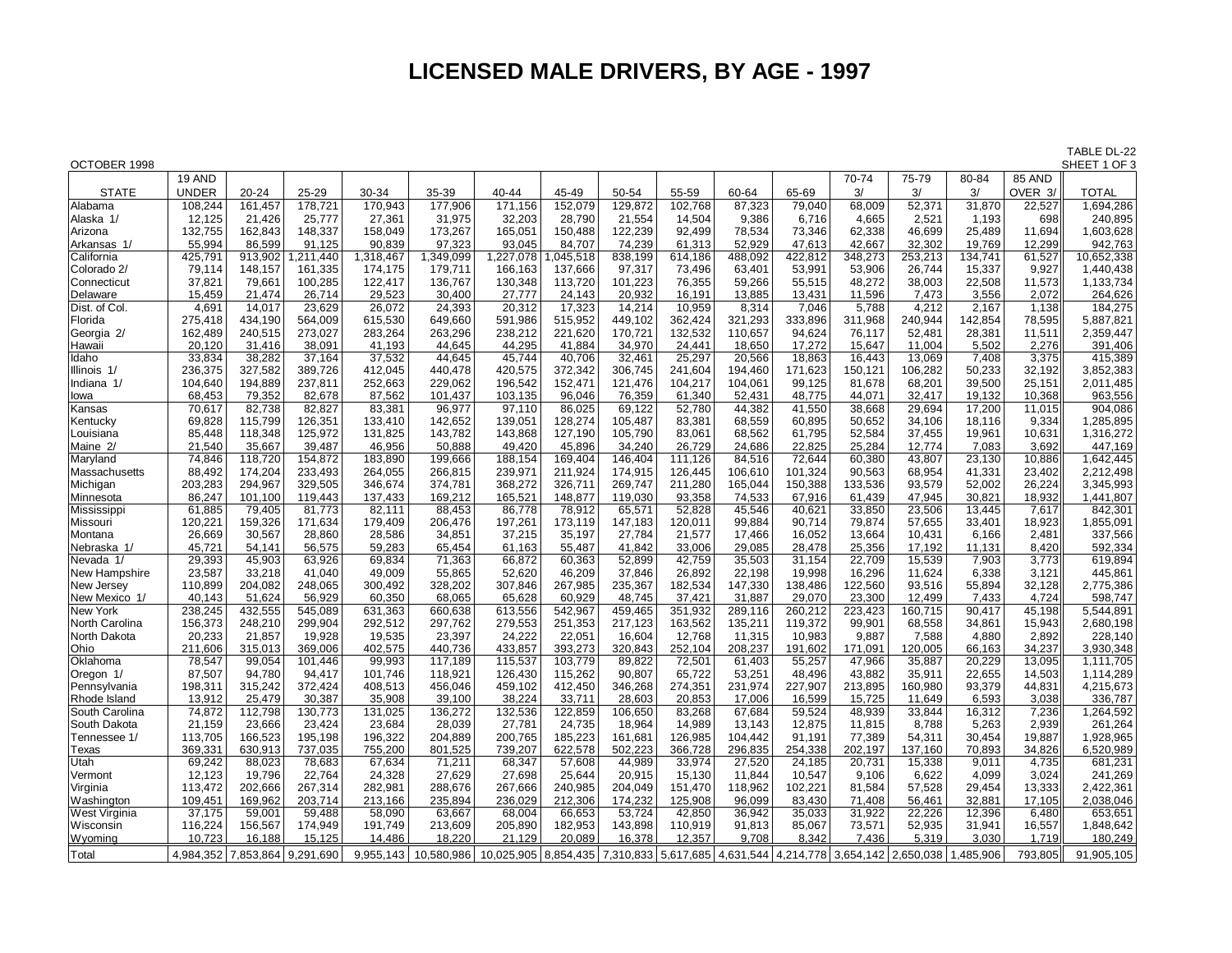# **LICENSED MALE DRIVERS, BY AGE - 1997**

|                | <16    | 16            | 17              | 18              | 19              | 20              | 21              | 22              | 23              | 24        |
|----------------|--------|---------------|-----------------|-----------------|-----------------|-----------------|-----------------|-----------------|-----------------|-----------|
| Alabama        |        | 23,016        | 27,271          | 28,739          | 29,218          | 31,458          | 31,385          | 31,983          | 33,240          | 33,391    |
| Alaska 1/      |        | 1.672         | 2,963           | 3,581           | 3.909           | 4,308           | 4,073           | 4,075           | 4.508           | 4,462     |
| Arizona        |        | 26,078        | 33,943          | 36,253          | 36,481          | 34,738          | 35,345          | 35,843          | 29,785          | 27,132    |
| Arkansas 1/    |        | 9.969         | 13,889          | 15,780          | 16,356          | 17,165          | 16,798          | 16,668          | 17,545          | 18,423    |
| California     |        | 54,997        | 93,935          | 127,441         | 149,418         | 162,663         | 174,026         | 182,192         | 189,753         | 205,268   |
| Colorado 2/    |        | 17,165        | 31,290          | 14,393          | 16,265          | 39,602          | 23,157          | 26,439          | 26,830          | 32,128    |
| Connecticut    |        | 53            | 8,974           | 13,361          | 15,433          | 15,334          | 16,072          | 15,854          | 17,033          | 15,368    |
| Delaware       |        | 3,389         | 3,881           | 4,021           | 4,168           | 4,282           | 3,995           | 4,248           | 4,318           | 4,631     |
| Dist. of Col.  |        | 329           | 949             | 1,517           | 1,896           | 2,349           | 2,519           | 2,747           | 2,980           | 3,422     |
| Florida        |        | 56,724        | 68,030          | 73,961          | 76,703          | 80,566          | 82,419          | 87,009          | 90,485          | 93,711    |
| Georgia 2/     |        | 36,336        | 39,352          | 45,310          | 41,492          | 43,637          | 45,072          | 47,033          | 49,756          | 55,018    |
| Hawaii         | 858    | 3,070         | 4,726           | 5,458           | 6,008           | 6,101           | 6,323           | 6,155           | 6,374           | 6,463     |
| Idaho          |        | 7,667         | 8,557           | 8,985           | 8,625           | 8,221           | 8,082           | 7,464           | 7,481           | 7,034     |
| Illinois 1/    |        | 43,716        | 60,963          | 66,181          | 65,515          | 67,273          | 61,591          | 64,050          | 66,520          | 68,148    |
| Indiana 1/     |        | 18,621        | 25,136          | 28,889          | 31,993          | 36,285          | 39,382          | 38,731          | 39,314          | 41,176    |
| lowa           |        | 15,491        | 17,648          | 18,180          | 17,134          | 17,019          | 15,855          | 15,954          | 15,845          | 14,679    |
| Kansas         |        | 16,467        | 18,119          | 18,574          | 17,457          | 17,228          | 16,961          | 16,807          | 16,095          | 15,647    |
| Kentucky       |        | 6,486         | 18,507          | 21,474          | 23,361          | 24,090          | 21,660          | 22,826          | 23,104          | 24,119    |
| Louisiana      |        | 14,826        | 21,201          | 24,823          | 24,598          | 25,466          | 23,951          | 23,940          | 22,131          | 22,860    |
| Maine 2/       |        | 2,685         | 5,424           | 6,577           | 6,854           | 6,591           | 6,856           | 7,267           | 7,462           | 7,492     |
| Maryland       |        | 11,380        | 18,681          | 21,924          | 22,861          | 24,157          | 21,755          | 23,132          | 24,290          | 25,386    |
| Massachusetts  |        | 5,325         | 23,540          | 28,566          | 31,061          | 32,100          | 31,844          | 33,857          | 36,133          | 40,270    |
| Michigan       |        | 30.425        | 52,383          | 58,902          | 61,573          | 63,439          | 53,118          | 56,825          | 60,392          | 61,193    |
| Minnesota      |        | 17,623        | 24,132          | 23,895          | 20,597          | 18,364          | 24,738          | 21,937          | 19,240          | 16,821    |
| Mississippi    | 2,356  | 11,091        | 15,197          | 16,412          | 16,829          | 16,534          | 15,802          | 15,958          | 15,499          | 15,612    |
| Missouri       |        | 20,813        | 31,219          | 34,324          | 33,865          | 33,063          | 32,539          | 31,357          | 31,483          | 30,884    |
| Montana        | 2,919  | 5,098         | 5,901           | 6,344           | 6,407           | 6,417           | 6,176           | 6,186           | 6,002           | 5,786     |
| Nebraska 1/    |        | 10,287        | 11,445          | 11,755          | 12,234          | 9,465           | 11,079          | 12,032          | 12,022          | 9,543     |
| Nevada 1/      |        | 5,913         | 7,036           | 8,109           | 8,335           | 8,337           | 8,755           | 9,092           | 9,557           | 10,162    |
| New Hampshire  |        | 4,586         | 6,160           | 6,452           | 6,389           | 6,434           | 6,201           | 6,805           | 7,047           | 6,731     |
| New Jersey     |        |               | 31,287          | 39,369          | 40,243          | 41,502          | 38,448          | 39,604          | 41,447          | 43,081    |
| New Mexico 1/  | 8,190  | 8,153         | 8,431           | 7,628           | 7,741           | 11,535          | 10,562          | 10,240          | 9,687           | 9,600     |
| New York       |        | 33,077        | 56,952          | 70,542          | 77,674          | 84,381          | 80,642          | 86,517          | 89,509          | 91,506    |
| North Carolina |        | 34,409        | 37,789          | 40,531          | 43,644          | 45,644          | 46,378          | 48,779          | 53,699          | 53,710    |
| North Dakota   | 2,824  | 3,770         | 4,447           | 4,614           | 4,578           | 4,721           | 4,547           | 4,317           | 4,333           | 3,939     |
| Ohio           |        | 32,791        | 53,872          | 61,715          | 63,228          | 64,963          | 56,645          | 61,020          | 64,887          | 67,498    |
| Oklahoma       |        | 13,982        | 21,049          | 22,099          | 21,417          | 20,035          | 20,143          | 20,117          | 20,209          | 18,550    |
| Oregon 1/      |        | 22.144        | 22,899          | 21,175          | 21,290          | 20,897          | 19,420          | 18,722          | 17,689          | 18,052    |
| Pennsylvania   |        | 26,705        | 48,635          | 59,625          | 63,346          | 62,775          | 60,600          | 62,699          | 66,058          | 63,110    |
| Rhode Island   |        | 506           | 3,897           | 4,577           | 4,932           | 5,096           | 5,049           | 5,106           | 5,083           | 5,145     |
| South Carolina |        | 14,006        | 18,667          | 20,820          | 21,379          | 21,853          | 21,853          | 22,191          | 23,287          | 23,614    |
| South Dakota   |        | 5,084         | 5,474           | 5,520           | 5,081           | 5,010           | 4,528           | 4,680           | 4,879           | 4,569     |
| Tennessee 1/   |        | 23,586        | 27,499          | 30,676          | 31,944          | 32,818          | 31,531          | 32,390          | 34,373          | 35,411    |
| Texas          |        | 71,245        | 84,733          | 102,095         | 111,258         | 120,895         | 124,309         | 124,823         | 127,117         | 133,769   |
| Utah           |        | 14,152        | 17,927          | 18,678          | 18,485          | 18,622          | 17,830          | 17,349          | 17,333          | 16,889    |
| Vermont        |        | 1,748         | 3,139           | 3,560           | 3,676           | 3,774           | 4,079           | 4,026           | 4,023           | 3,894     |
| Virginia       |        | 17,794        | 27,969          | 32,475          | 35,234          | 33,879          | 35,408          | 40,019          | 43,742          | 49,618    |
| Washington     |        | 17,243        | 26,436          | 31,924          | 33,848          | 32,932          | 33,535          | 33,836          | 35,854          | 33,805    |
|                |        |               | 8,945           | 10,628          | 11,621          | 12,371          | 11,921          | 11,439          | 11,372          | 11,898    |
| West Virginia  |        | 5,981         |                 |                 |                 |                 |                 |                 |                 | 30,582    |
| Wisconsin      |        | 22,126<br>160 | 30,265<br>3,005 | 33,001<br>3,666 | 30,832<br>3,892 | 31,864<br>3,617 | 31,096<br>3,624 | 32,133<br>2,804 | 30,892<br>3,003 | 3,140     |
| Wyoming        |        |               |                 |                 |                 |                 |                 |                 |                 |           |
|                | 17,147 | 849,960       | 1,243,768       | 1,405,100       | 1,468,377       | 1,541,870       | 1,509,678       | 1,557,276       | 1,600,699       | 1,644,341 |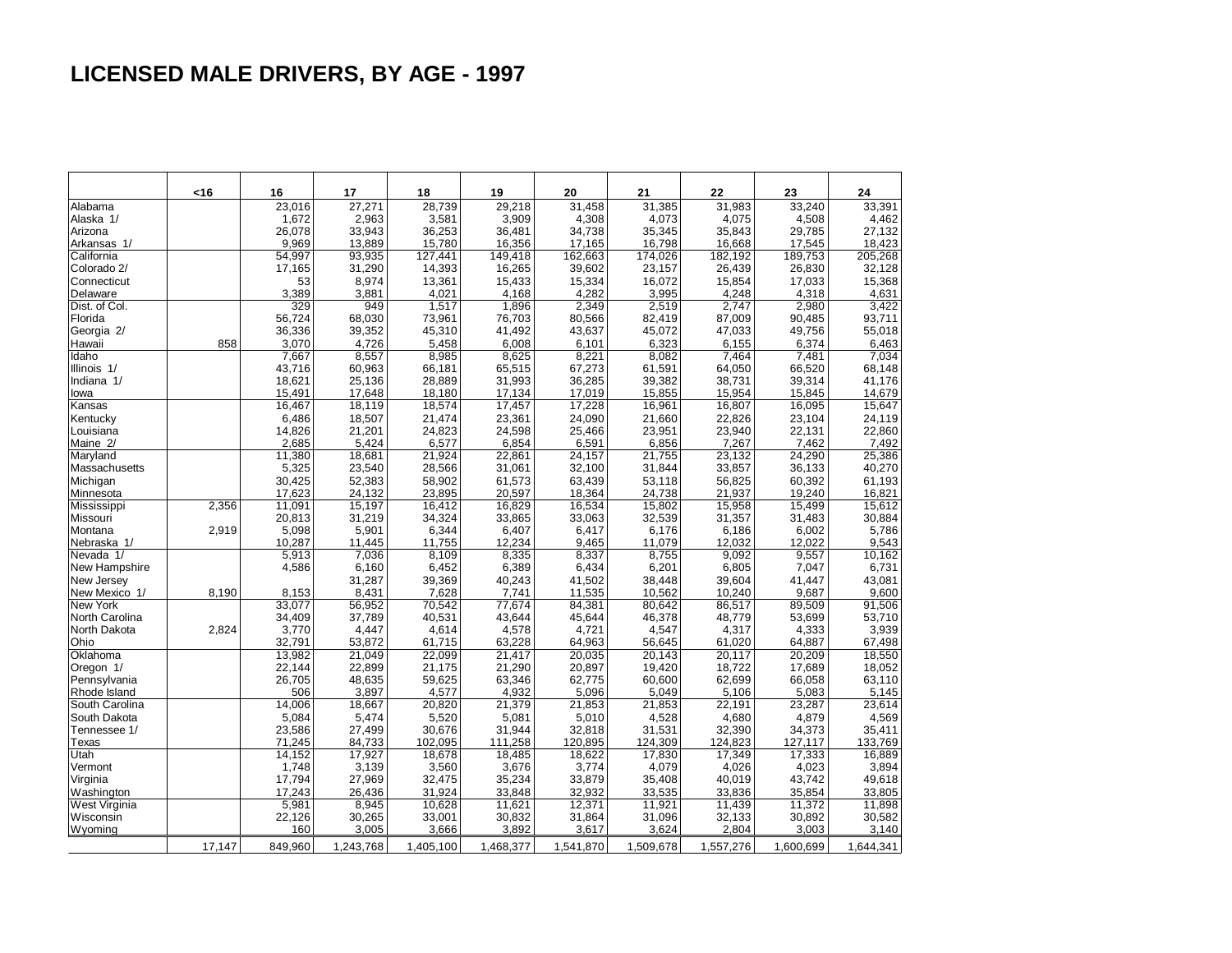## **LICENSED FEMALE DRIVERS, BY AGE - 1997**

| OCTOBER 1998         |                  |           |                   |                   |            |                                                    |         |                   |                   |                 |                 |                 |                               |                 |               | SHEET 2 OF 3 |
|----------------------|------------------|-----------|-------------------|-------------------|------------|----------------------------------------------------|---------|-------------------|-------------------|-----------------|-----------------|-----------------|-------------------------------|-----------------|---------------|--------------|
|                      | 19 AND           |           |                   |                   |            |                                                    |         |                   |                   |                 |                 | 70-74           | 75-79                         | 80-84           | 85 AND        |              |
| <b>STATE</b>         | <b>UNDER</b>     | 20-24     | $25 - 29$         | 30-34             | 35-39      | 40-44                                              | 45-49   | 50-54             | 55-59             | 60-64           | 65-69           | 3/              | 3/                            | 3/              | OVER 3/       | TOTAL        |
|                      |                  |           |                   |                   |            |                                                    |         |                   |                   |                 |                 |                 |                               |                 |               | 1,692,837    |
| Alabama<br>Alaska 1/ | 99,750<br>10,574 | 153,770   | 172,967<br>22,951 | 170,686<br>24,818 | 181,529    | 174,316                                            | 153,625 | 129,483<br>16,728 | 103,345<br>10,833 | 88,290<br>6,946 | 80,720<br>5,032 | 72,119<br>3,538 | 55,285<br>1,729               | 34,718<br>1,050 | 22,234<br>764 | 205,352      |
|                      |                  | 18,823    |                   |                   | 29,125     | 28,810                                             | 23,631  |                   |                   |                 |                 |                 |                               |                 |               |              |
| Arizona              | 123,719          | 150,631   | 128,987           | 144,311           | 162,851    | 154,980                                            | 139,376 | 115,725           | 90,453            | 76,013          | 72,083          | 66,923          | 50,446                        | 27,355          | 12,056        | 1,515,909    |
| Arkansas 1/          | 51,693           | 80,474    | 86,691            | 89,157            | 96,586     | 94,214                                             | 85,133  | 74,482            | 62,369            | 53,322          | 49,485          | 44,465          | 34,989                        | 21,151          | 11,644        | 935,855      |
| California           | 372,004          | 791,918   | ,026,835          | 1,142,187         | 1,217,600  | 1,140,978                                          | 992,777 | 790,738           | 571,216           | 451,545         | 403,157         | 364,684         | 264,052                       | 141,716         | 61,500        | 9,732,907    |
| Colorado 2/          | 74,676           | 135,477   | 150,805           | 170,400           | 175,625    | 160,503                                            | 131,390 | 94,803            | 71,576            | 62,066          | 56,037          | 59,585          | 29,876                        | 15,728          | 7,354         | 1,395,902    |
| Connecticut          | 36,063           | 75,192    | 98,372            | 121,084           | 135,363    | 129,632                                            | 114,932 | 102,325           | 76,047            | 59,166          | 56,786          | 53,045          | 42,484                        | 24,562          | 11,441        | 1,136,494    |
| Delaware             | 15,572           | 21,381    | 26,977            | 30,644            | 31,316     | 28,552                                             | 25,206  | 21,301            | 16,532            | 14,217          | 13,411          | 12,113          | 7,809                         | 3,899           | 2,156         | 271,086      |
| Dist. of Col.        | 3,946            | 13,372    | 23,922            | 23,255            | 20,105     | 18,167                                             | 17,149  | 14,072            | 10,345            | 7,791           | 6,649           | 5,895           | 4,117                         | 2,207           | 914           | 171,906      |
| Florida              | 266,511          | 422,734   | 541,478           | 596,128           | 637,125    | 591,732                                            | 519,829 | 451,582           | 370,848           | 326,104         | 331,706         | 323,022         | 252,724                       | 149,886         | 80,014        | 5,861,423    |
| Georgia 2/           | 154,809          | 254,041   | 306,299           | 333,208           | 324,816    | 293,493                                            | 265,135 | 194,461           | 147,317           | 122,277         | 106,839         | 89,513          | 62,133                        | 35,436          | 13,968        | 2,703,745    |
| Hawaii               | 16,665           | 28,058    | 34,634            | 39,165            | 42,027     | 41,954                                             | 38,020  | 30,906            | 20,548            | 16,149          | 15,375          | 12,577          | 7,421                         | 3,047           | 913           | 347,459      |
| Idaho                | 34,557           | 40,792    | 39,892            | 39,717            | 45,532     | 46,255                                             | 42,232  | 34,711            | 26,670            | 21,533          | 18,822          | 15,813          | 11,805                        | 6,917           | 3,254         | 428,502      |
| Illinois 1/          | 229,167          | 320,306   | 381,192           | 404,946           | 444,146    | 423,061                                            | 373,952 | 306,440           | 240,233           | 189,183         | 172,326         | 156,089         | 113,379                       | 43,617          | 41,330        | 3,839,367    |
| Indiana 1/           | 94,404           | 179,459   | 223,844           | 238.469           | 215,250    | 188,909                                            | 145,527 | 116,691           | 100,894           | 100,693         | 98,009          | 82,000          | 54,051                        | 38,013          | 35,915        | 1,912,129    |
| lowa                 | 67,965           | 80,205    | 80,896            | 87,670            | 104,040    | 103,321                                            | 93,401  | 75,476            | 62,123            | 54,855          | 52,913          | 48,972          | 39,484                        | 24,889          | 13,169        | 989,379      |
| Kansas               | 66,476           | 79,033    | 79,981            | 83,391            | 99,915     | 97,479                                             | 84,949  | 68,735            | 53,759            | 45,931          | 45,102          | 42,706          | 36,331                        | 22,832          | 14,238        | 920,858      |
| Kentucky             | 64,721           | 112,859   | 126,246           | 136,051           | 148,315    | 142,580                                            | 128,853 | 104,260           | 82,384            | 67,110          | 59,964          | 50,785          | 35,909                        | 19,626          | 9,104         | 1,288,767    |
| Louisiana            | 79,723           | 122,733   | 132,281           | 141,117           | 154,748    | 160,465                                            | 132,219 | 89,388            | 85,384            | 72,506          | 63,972          | 55,623          | 39,627                        | 21,229          | 10,558        | 1,361,573    |
| Maine 2/             | 21,057           | 37,676    | 42,066            | 49,294            | 52,862     | 49,944                                             | 43,662  | 32,303            | 25,718            | 23,737          | 23,074          | 26,190          | 14,000                        | 8,052           | 4,042         | 453,675      |
| Maryland             | 70,899           | 117,470   | 163,823           | 196,551           | 212,436    | 200,393                                            | 180,853 | 151,968           | 110,330           | 81,978          | 71,632          | 64,221          | 46,564                        | 24,427          | 10.632        | 1,704,177    |
| Massachusetts        | 81,109           | 162,019   | 226,762           | 256,057           | 261,732    | 239,931                                            | 213,675 | 175,435           | 125,250           | 104,115         | 101,697         | 93,775          | 72,914                        | 43,408          | 23,052        | 2,180,931    |
| Michigan             | 194,774          | 284,915   | 323,891           | 346,604           | 382,188    | 378,254                                            | 333,757 | 272,682           | 212,367           | 170,069         | 158,638         | 144,798         | 109,080                       | 62,819          | 30,438        | 3,405,274    |
| Minnesota            | 82,578           | 90,541    | 111,282           | 132,851           | 167,395    | 161,681                                            | 144,207 | 115,808           | 90,318            | 72,067          | 66,235          | 61,091          | 50,055                        | 33,149          | 18,226        | 1,397,484    |
| Mississippi          | 57,351           | 82,424    | 86,434            | 88,749            | 96,703     | 92,185                                             | 81,392  | 66,837            | 54,318            | 46,519          | 42,710          | 36,024          | 26,072                        | 14,936          | 7,558         | 880,212      |
| Missouri             | 108,793          | 152,505   | 169,071           | 180,916           | 209,858    | 202,521                                            | 178,934 | 152,159           | 124,009           | 102,246         | 94,854          | 85,782          | 66,365                        | 39,789          | 21,427        | 1,889,229    |
| Montana              | 24,838           | 27,295    | 26,638            | 28,019            | 35,610     | 37,570                                             | 33,005  | 25,540            | 20,056            | 16,719          | 15,513          | 13,548          | 11,116                        | 6,799           | 2,586         | 324,852      |
| Nebraska 1/          | 41,971           | 51,486    | 53,300            | 57,534            | 64,869     | 61,082                                             | 54,571  | 40,548            | 33,049            | 30,039          | 29,300          | 26,026          | 16,073                        | 12,543          | 14,155        | 586,546      |
| Nevada 1/            | 26,764           | 42,295    | 57,903            | 61,998            | 65,113     | 62,144                                             | 56,777  | 49,454            | 38,779            | 31,500          | 27,139          | 18,177          | 13,538                        | 8,345           | 6,278         | 566,203      |
| New Hampshire        | 24,156           | 33,330    | 40,206            | 48,726            | 54,907     | 51,131                                             | 44,716  | 35,742            | 25,395            | 20,747          | 19,058          | 17,038          | 12,094                        | 6,786           | 3,171         | 437,203      |
| New Jersey           | 104,607          | 204,927   | 256,198           | 307,670           | 332,751    | 311,710                                            | 274,365 | 239,301           | 180,565           | 142,812         | 136,535         | 126,028         | 98,095                        | 56,776          | 28,338        | 2,800,678    |
| New Mexico 1/        | 37.418           | 51,283    | 56,823            | 61,127            | 69,682     | 67,543                                             | 60,499  | 48,444            | 37,059            | 30,755          | 27,291          | 23,099          | 10,559                        | 7,352           | 6.603         | 595,537      |
| New York             | 196,502          | 365,670   | 485,332           | 563,310           | 592,842    | 553,656                                            | 502,636 | 432,000           | 323,203           | 256,287         | 235,008         | 208,020         | 152,582                       | 82,451          | 35,465        | 4,984,964    |
| North Carolina       | 150,411          | 230,489   | 288,500           | 292,462           | 308,395    | 292,043                                            | 261,079 | 220,230           | 168,441           | 140,808         | 126,088         | 107,663         | 75,875                        | 39,765          | 16,854        | 2,719,103    |
| North Dakota         | 18,629           | 20,469    | 18,938            | 19,247            | 23,830     | 24,019                                             | 20,224  | 15,594            | 12,449            | 11,649          | 11,409          | 10,132          | 8,500                         | 5,712           | 3,222         | 224,023      |
| Ohio                 | 202,376          | 320,034   | 374,355           | 411,513           | 460,880    | 476,557                                            | 444,411 | 359,181           | 285,199           | 232,192         | 215,210         | 197,430         | 145,957                       | 83,630          | 46,551        | 4,255,476    |
| Oklahoma             | 74.535           | 97.541    | 102,066           | 103.081           | 122,178    | 120,116                                            | 107,921 | 93,729            | 76,169            | 65,419          | 60,516          | 54,757          | 43,149                        | 27,289          | 18.586        | 1,167,052    |
| Oregon 1/            | 81,861           | 89,241    | 92,289            | 102,385           | 118,223    | 123,830                                            | 113,936 | 91,115            | 69,523            | 58,037          | 55,127          | 53,897          | 46,950                        | 34,364          | 31,464        | 1,162,244    |
| Pennsylvania         | 174,729          | 298,106   | 361,936           | 404,892           | 455,691    | 455,328                                            | 406,545 | 338,990           | 268,061           | 225,136         | 223,381         | 211,038         | 158,689                       | 85,823          | 33,697        | 4,102,042    |
| Rhode Island         | 13,510           | 25,343    | 31,992            | 37,029            | 40,347     | 38,826                                             | 33,174  | 28,084            | 20,757            | 16,986          | 17,178          | 17,016          | 12,727                        | 7,173           | 3,178         | 343,320      |
| South Carolina       | 69,718           | 117,489   | 139,204           | 142,165           | 149,697    | 146,320                                            | 132,569 | 111,804           | 86,075            | 71,467          | 62,117          | 54,087          | 38,189                        | 19,178          | 8,431         | 1,348,510    |
| South Dakota         | 20,347           | 23,733    | 22,735            | 23,484            | 28,052     | 27,206                                             | 23,684  | 18,280            | 14,924            | 13,554          | 13,764          | 12,296          | 10,194                        | 6,752           | 3,913         | 262,918      |
| Tennessee 1/         | 108,682          | 168,274   | 200,010           | 206,141           | 218,830    | 214,888                                            | 192,655 | 163,690           | 128,587           | 106,202         | 93,846          | 82,773          | 60,638                        | 28,337          | 26,508        | 2,000,061    |
| Texas                | 338,959          | 574,537   | 686,299           | 710,266           | 769,601    | 717,227                                            | 607,814 | 485,872           | 355,794           | 291,088         | 255,858         | 219,274         | 159,261                       | 92,492          | 48,272        | 6,312,614    |
| Utah                 | 68,508           | 89,022    | 74,710            | 64,715            | 70,553     | 67,342                                             | 57,044  | 44,859            | 33,939            | 27,993          | 24,609          | 21,752          | 16,620                        | 9,543           | 4,624         | 675,833      |
| Vermont              | 11,658           | 18,197    | 21,356            | 23,901            | 27,145     | 27,335                                             | 24,438  | 19,312            | 13,888            | 11,011          | 10,359          | 9,131           | 7,317                         | 5,058           | 4,014         | 234,120      |
| Virginia             | 115,301          | 207,225   | 271,265           | 291,592           | 298,786    | 278,933                                            | 249,186 | 204,641           | 147,783           | 115,564         | 101,029         | 87,596          | 62,641                        | 32,733          | 14,452        | 2,478,727    |
| Washington           | 102,566          | 159,724   | 192,995           | 204,618           | 231,742    | 232,057                                            | 207,701 | 167,322           | 117,375           | 90,164          | 80,770          | 75,416          | 59,770                        | 33,554          | 16,013        | 1,971,787    |
| West Virginia        | 33,255           | 54,899    | 57,236            | 58,237            | 65,774     | 68,194                                             | 64,281  | 50,225            | 40,784            | 35,896          | 34,341          | 30,105          | 21,388                        | 11,742          | 5,150         | 631,507      |
| Wisconsin            | 111,490          | 151,546   | 170,007           | 188,508           | 211,827    | 200,682                                            | 176,102 | 139,644           | 109,061           | 90,659          | 85,216          | 75,972          | 59,208                        | 36,380          | 17,525        | 1,823,827    |
|                      | 10.244           | 15,466    | 13,898            | 14,036            | 18,552     | 20,552                                             | 18,586  | 14,672            | 11,292            | 9,110           | 8,168           | 7,121           | 5,466                         | 3,444           | 1,914         | 172,521      |
| Wyoming              |                  |           |                   |                   |            |                                                    |         |                   |                   |                 |                 |                 |                               |                 |               |              |
| Total                | 4.642.592        | 7.446.429 | 8.904.770         | 9.694.083         | 10.485.065 | 10,020,601 8,851,735 7,237,772 5,563,392 4,578,222 |         |                   |                   |                 |                 |                 | 4,236,057 3,830,740 2,835,297 | 1.608.477       | 868.866       | 90.804.099   |

TABLE DL-22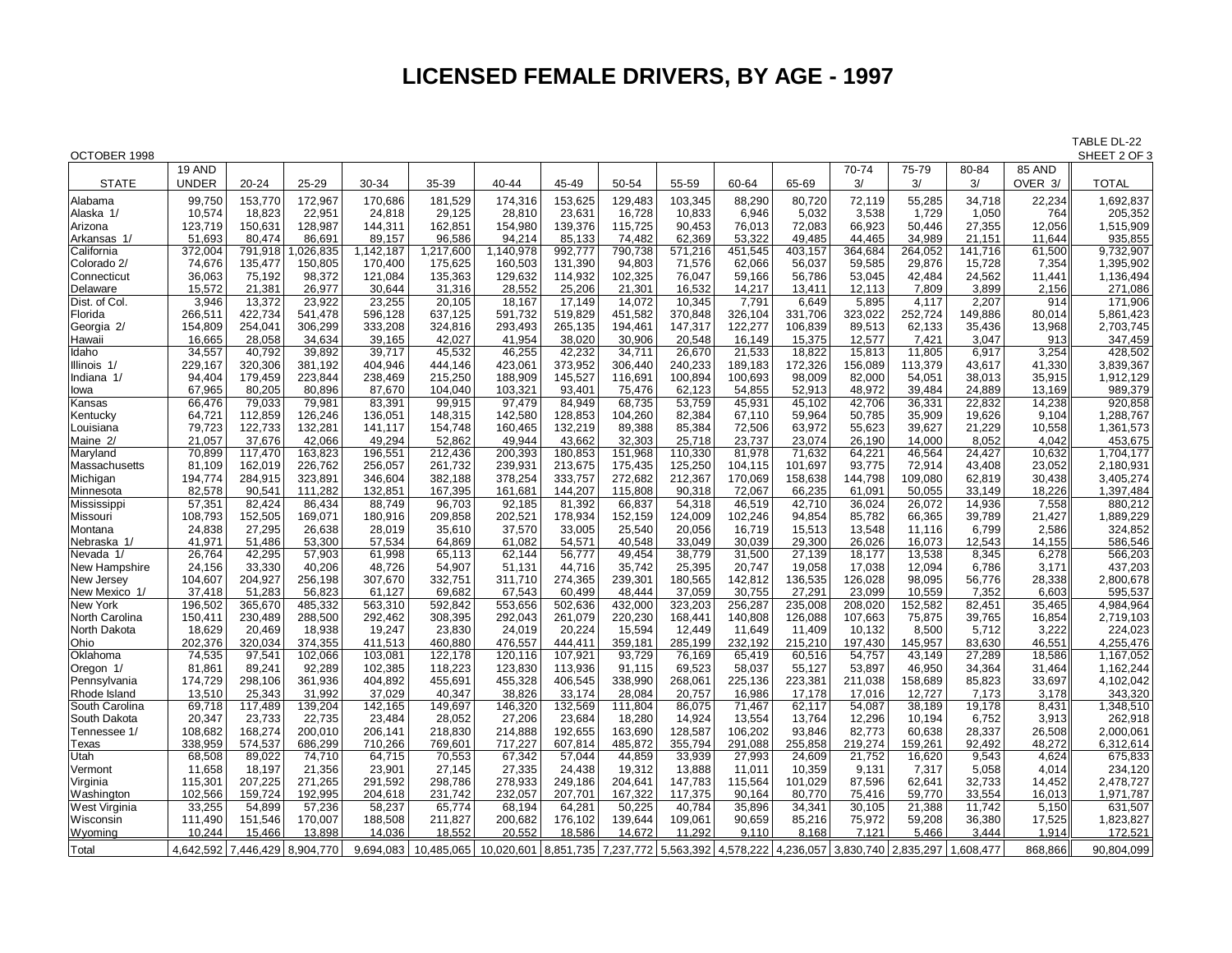## **LICENSED FEMALE DRIVERS, BY AGE - 1997**

|                | <16    | 16      | 17        | 18        | 19        | 20        | 21        | 22        | 23        | 24        |
|----------------|--------|---------|-----------|-----------|-----------|-----------|-----------|-----------|-----------|-----------|
|                |        |         |           |           |           |           |           |           |           |           |
| Alabama        |        | 21.175  | 24,987    | 26,314    | 27,274    | 30,023    | 29,865    | 30,344    | 31,482    | 32,056    |
| Alaska 1/      |        | 1,459   | 2,595     | 3,181     | 3,339     | 3,701     | 3,539     | 3,632     | 3,875     | 4,076     |
| Arizona        |        | 24,555  | 31,091    | 33,950    | 34.123    | 33,044    | 33,033    | 33,155    | 27,237    | 24,162    |
| Arkansas 1/    |        | 9,652   | 12,871    | 14,223    | 14,947    | 16,086    | 15,644    | 15,435    | 16,248    | 17,061    |
| California     |        | 49,247  | 84,814    | 108,546   | 129,397   | 143,751   | 149,974   | 160,446   | 165,325   | 172,422   |
| Colorado 2/    |        | 16,231  | 30,233    | 13,384    | 14,828    | 35,771    | 23,152    | 23,917    | 24,156    | 28,481    |
| Connecticut    |        | 67      | 8,998     | 12,601    | 14,397    | 14,581    | 15,224    | 14,886    | 15,787    | 14,714    |
| Delaware       |        | 3,752   | 3,826     | 3,922     | 4,072     | 4,209     | 3,973     | 4,288     | 4,362     | 4,549     |
| Dist. of Col.  |        | 283     | 811       | 1,262     | 1,590     | 2,043     | 2,307     | 2,535     | 2.965     | 3,522     |
| Florida        |        | 54.589  | 65,961    | 71,506    | 74,455    | 79,749    | 80,537    | 84,653    | 87,451    | 90,344    |
| Georgia 2/     |        | 34,372  | 37,495    | 41,447    | 41,495    | 44,034    | 46,479    | 49,345    | 53,953    | 60,230    |
| Hawaii         | 647    | 2,463   | 3,826     | 4,663     | 5.066     | 5,448     | 5,524     | 5,518     | 5,658     | 5,910     |
| Idaho          |        | 7,757   | 8,865     | 9,262     | 8,673     | 8,433     | 8,342     | 8,202     | 8,125     | 7,690     |
| Illinois 1/    |        | 44,182  | 59,187    | 63,168    | 62,630    | 64,917    | 60,196    | 62,791    | 65,178    | 67,224    |
| Indiana 1/     |        | 15,950  | 22,865    | 26,310    | 29,279    | 33,129    | 36,300    | 35,763    | 36,274    | 37,993    |
| lowa           |        | 15,403  | 17,414    | 18,047    | 17,101    | 17,603    | 16,333    | 16,133    | 15,293    | 14,843    |
| Kansas         |        | 15,429  | 17,025    | 17,424    | 16,598    | 16,699    | 16,179    | 15,813    | 15,486    | 14,856    |
| Kentucky       |        | 6,081   | 17,488    | 19,831    | 21,321    | 22,443    | 21,068    | 22,769    | 22,683    | 23,896    |
| Louisiana      |        | 14,099  | 19,842    | 22,802    | 22,980    | 25,803    | 24,528    | 24,495    | 24,026    | 23,881    |
| Maine 2/       |        | 2,631   | 5,279     | 6,352     | 6,795     | 6,701     | 7,150     | 7,760     | 8,074     | 7,991     |
| Maryland       |        | 11.201  | 17,916    | 20,360    | 21,422    | 22,931    | 21,383    | 22.744    | 24.604    | 25,808    |
| Massachusetts  |        | 5,089   | 21,933    | 26,184    | 27,903    | 29,098    | 28,999    | 31,444    | 34,102    | 38,376    |
| Michigan       |        | 29,465  | 51,058    | 56,399    | 57,852    | 59,199    | 52,746    | 55,656    | 58,195    | 59,119    |
| Minnesota      |        | 16.776  | 23,180    | 22,753    | 19,869    | 17,828    | 24,038    | 19,564    | 15,725    | 13,386    |
| Mississippi    | 1,713  | 10,234  | 13,874    | 15,502    | 16,028    | 16,395    | 16,133    | 16,901    | 16,159    | 16,836    |
| Missouri       |        | 18,606  | 28,557    | 31,231    | 30,399    | 31,063    | 30,997    | 29,855    | 30,508    | 30,082    |
| Montana        | 2,933  | 4,714   | 5,456     | 5,874     | 5,861     | 5,873     | 5,658     | 5,475     | 5,228     | 5,061     |
| Nebraska 1/    |        | 9,246   | 10,575    | 10,802    | 11,348    | 9,402     | 10,727    | 11,187    | 11,094    | 9,076     |
| Nevada 1/      |        | 5,487   | 6,515     | 7,164     | 7,598     | 7,664     | 8,007     | 8,348     | 8,905     | 9,371     |
| New Hampshire  |        | 4,887   | 6,164     | 6,583     | 6,522     | 6,361     | 6,366     | 6,913     | 6,800     | 6,890     |
| New Jersey     |        |         | 29,351    | 37,050    | 38,206    | 40,446    | 38,658    | 39,561    | 42,328    | 43,934    |
| New Mexico 1/  | 7,685  | 7.499   | 7,744     | 7,265     | 7.225     | 11,444    | 10,538    | 10.008    | 9,562     | 9,730     |
| New York       |        | 26,140  | 48,004    | 58,610    | 63,748    | 69,367    | 67,873    | 72,902    | 76,128    | 79,400    |
| North Carolina |        | 34,591  | 36,623    | 38,568    | 40,629    | 42,556    | 43,235    | 45,304    | 49,279    | 50,115    |
| North Dakota   | 2,448  | 3,542   | 3,985     | 4,355     | 4,299     | 4,295     | 4,189     | 4,089     | 4,082     | 3,814     |
| Ohio           |        | 30,801  | 52,051    | 58,872    | 60,652    | 64,337    | 57,893    | 62,815    | 66,081    | 68,908    |
| Oklahoma       |        | 13,303  | 19,509    | 21,091    | 20,632    | 19,586    | 19,475    | 19,751    | 20,184    | 18,545    |
| Oregon 1/      |        | 20,841  | 21,140    | 19,746    | 20,134    | 19,656    | 18,285    | 17,575    | 16,682    | 17,042    |
| Pennsylvania   |        | 22,438  | 42,624    | 53,302    | 56,365    | 57,534    | 57,028    | 59,672    | 62,679    | 61,193    |
| Rhode Island   |        | 522     | 3,755     | 4,459     | 4,774     | 5,023     | 4,939     | 4,971     | 5,222     | 5,188     |
| South Carolina |        | 12,799  | 16,954    | 19,540    | 20,425    | 22,166    | 22,600    | 22,952    | 24,493    | 25,278    |
| South Dakota   |        | 4,735   | 5,169     | 5,459     | 4,984     | 5,070     | 4,569     | 4,690     | 4,732     | 4,672     |
| Tennessee 1/   |        | 22,473  | 25,935    | 29,273    | 31,001    | 32,579    | 31,840    | 32,618    | 35,169    | 36,068    |
| Texas          |        | 67,401  | 79,522    | 91,960    | 100,076   | 108,365   | 111,010   | 114,096   | 116,801   | 124,265   |
| Utah           |        | 14,101  | 17,337    | 18,300    | 18,770    | 19,679    | 18,340    | 17,502    | 17,260    | 16,241    |
| Vermont        |        | 1,803   | 2,970     | 3,329     | 3,556     | 3,638     | 3,590     | 3,564     | 3,714     | 3,691     |
|                |        |         | 28,863    | 32,046    | 35,065    | 34,537    | 36,775    | 41,070    | 44,670    | 50,173    |
| Virginia       |        | 19,327  | 25,548    | 29,225    | 30,740    | 31,113    |           | 31,859    |           |           |
| Washington     |        | 17,053  |           |           |           |           | 31,280    |           | 33,631    | 31,841    |
| West Virginia  |        | 5,337   | 8,145     | 9,348     | 10,425    | 11,252    | 10,753    | 10,767    | 10,638    | 11,489    |
| Wisconsin      |        | 21,958  | 29,204    | 30,955    | 29,373    | 30,746    | 29,980    | 31,098    | 29,633    | 30,089    |
| Wyoming        |        | 116     | 2,814     | 3,578     | 3,736     | 3,447     | 3,358     | 2,824     | 2,874     | 2,963     |
|                | 15,426 | 801,863 | 1,167,949 | 1,297,378 | 1,359,977 | 1,450,818 | 1,430,610 | 1,479,656 | 1,520,800 | 1,564,545 |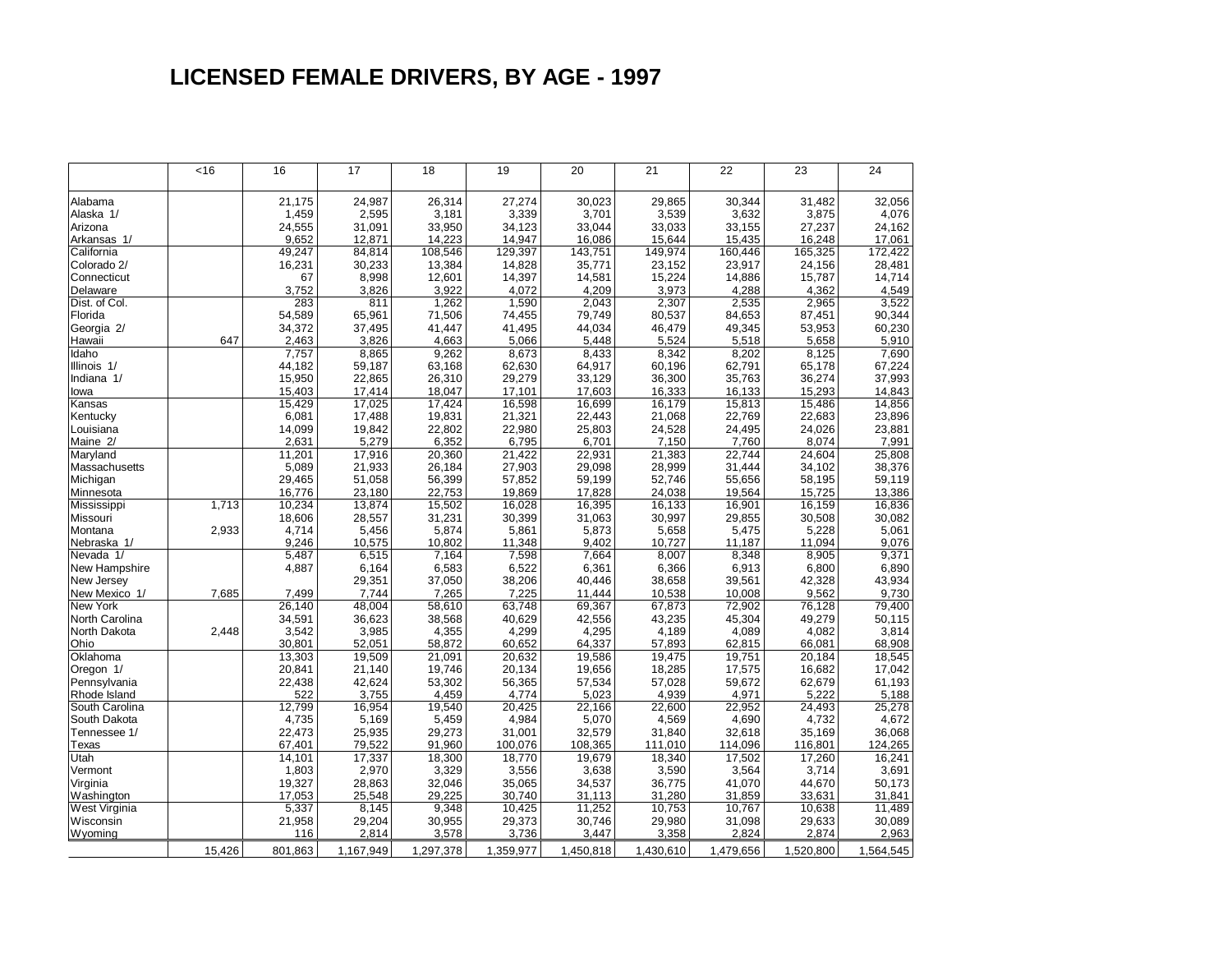## **TOTAL LICENSED DRIVERS, BY AGE - 1997**

TABLE DL-22<br>SHEET 3 OF 3

| OCTOBER 1998                                      |                   |            |                   |                   |                       |                   |                   |                       |                                                                                                                |                   |                   |         |         |                                                   |           | SHEET 3 OF 3 |
|---------------------------------------------------|-------------------|------------|-------------------|-------------------|-----------------------|-------------------|-------------------|-----------------------|----------------------------------------------------------------------------------------------------------------|-------------------|-------------------|---------|---------|---------------------------------------------------|-----------|--------------|
|                                                   | 19 AND            |            |                   |                   |                       |                   |                   |                       |                                                                                                                |                   |                   | 70-74   | 75-79   | 80-84                                             | 85 AND    |              |
| <b>STATE</b>                                      | <b>UNDER</b>      | 20-24      | 25-29             | 30-34             | 35-39                 | 40-44             | 45-49             | 50-54                 | 55-59                                                                                                          | 60-64             | 65-69             | 3/      | 3/      | 3/                                                | OVER 3/   | <b>TOTAL</b> |
| Alabama                                           | 207,994           | 315,227    | 351,688           | 341.629           | 359,435               | 345,472           | 305,704           | 259,355               | 206,113                                                                                                        | 175,613           | 159,760           | 140,128 | 107,656 | 66,588                                            | 44,761    | 3,387,123    |
| Alaska 1/                                         | 22,699            | 40,249     | 48,728            | 52,179            | 61,100                | 61,013            | 52,421            | 38,282                | 25,337                                                                                                         | 16,332            | 11,748            | 8,203   | 4,250   | 2,244                                             | 1,462     | 446,247      |
| Arizona                                           | 256,474           | 313,474    | 277,324           | 302,360           | 336,118               | 320,031           | 289,864           | 237,964               | 182,952                                                                                                        | 154,547           | 145,429           | 129,261 | 97,145  | 52,844                                            | 23,750    | 3,119,537    |
| Arkansas 1/                                       | 107,687           | 167.073    | 177,816           | 179.996           | 193,909               | 187.259           | 169.840           | 148.721               | 123.682                                                                                                        | 106,251           | 97.098            | 87,132  | 67.291  | 40.920                                            | 23.943    | 1,878,618    |
| California                                        | 797,795           | ,705,820   | 2,238,275         | 2,460,654         | 2,566,699             | 2,368,056         | 2,038,295         | 1,628,937             | 1,185,402                                                                                                      | 939,637           | 825,969           | 712,957 | 517,265 | 276,457                                           | 123,027   | 20,385,245   |
| Colorado 2/                                       | 153,790           | 283,633    | 312,141           | 344,576           | 355,336               | 326,666           | 269,056           | 192,120               | 145,072                                                                                                        | 125,467           | 110,028           | 113,491 | 56,620  | 31,064                                            | 17,281    | 2,836,339    |
| Connecticut                                       | 73,884            | 154,853    | 198,657           | 243,501           | 272,130               | 259,980           | 228,652           | 203,548               | 152,402                                                                                                        | 118,432           | 112,301           | 101,317 | 80,487  | 47,070                                            | 23,014    | 2,270,228    |
| Delaware                                          | 31,031            | 42,855     | 53,691            | 60,167            | 61,716                | 56,329            | 49,349            | 42,233                | 32,723                                                                                                         | 28,102            | 26,842            | 23,709  | 15,282  | 7,455                                             | 4,228     | 535,712      |
| Dist. of Col.                                     | 8,637             | 27,389     | 47,551            | 49,327            | 44,498                | 38,479            | 34,472            | 28,286                | 21,304                                                                                                         | 16,105            | 13,695            | 11,683  | 8,329   | 4,374                                             | 2,052     | 356,181      |
| Florida                                           | 541,929           | 856,924    | ,105,487<br>1     | 1,211,658         | 1,286,785             | 1,183,718         | 1,035,781         | 900,684               | 733,272                                                                                                        | 647,397           | 665,602           | 634,990 | 493,668 | 292,740                                           | 158,609   | 11,749,244   |
| Georgia 2/                                        | 317,298           | 494,556    | 579,326           | 616,472           | 588,112               | 531,705           | 486,755           | 365,183               | 279,849                                                                                                        | 232,933           | 201,462           | 165,630 | 114,614 | 63,817                                            | 25,479    | 5,063,192    |
| Hawaii                                            | 36,785            | 59,474     | 72,725            | 80,358            | 86,672                | 86,249            | 79,904            | 65,876                | 44,989                                                                                                         | 34,799            | 32,647            | 28,224  | 18,425  | 8,549                                             | 3,189     | 738,865      |
| Idaho                                             | 68,391            | 79,074     | 77,056            | 77,249            | 90,177                | 91,999            | 82,938            | 67,172                | 51,967                                                                                                         | 42,099            | 37,685            | 32,256  | 24,874  | 14,325                                            | 6,629     | 843,891      |
| Illinois 1/                                       | 465,542           | 647,888    | 770,918           | 816,991           | 884,624               | 843,636           | 746,294           | 613,185               | 481,837                                                                                                        | 383,643           | 343,949           | 306,210 | 219,661 | 93,850                                            | 73,522    | 7,691,750    |
| Indiana 1/                                        | 199,044           | 374,347    | 461,655           | 491,132           | 444,312               | 385,451           | 297,998           | 238,166               | 205,111                                                                                                        | 204,754           | 197,134           | 163,678 | 122,252 | 77,513                                            | 61,066    | 3,923,614    |
| lowa                                              | 136,418           | 159,557    | 163,574           | 175,232           | 205,477               | 206,456           | 189,447           | 151,835               | 123,463                                                                                                        | 107,286           | 101,688           | 93,043  | 71,901  | 44,021                                            | 23,537    | 1,952,935    |
| Kansas                                            | 137,093           | 161,771    | 162,808           | 166,772           | 196,892               | 194,589           | 170,974           | 137,857               | 106,539                                                                                                        | 90,313            | 86,652            | 81,374  | 66,025  | 40.032                                            | 25,253    | 1,824,944    |
| Kentucky                                          | 134,549           | 228,658    | 252,597           | 269,461           | 290,967               | 281,631           | 257,127           | 209,747               | 165,765                                                                                                        | 135,669           | 120,859           | 101,437 | 70,015  | 37,742                                            | 18,438    | 2,574,662    |
| Louisiana                                         | 165,171           | 241,081    | 258,253           | 272,942           | 298,530               | 304,333           | 259,409           | 195,178               | 168,445                                                                                                        | 141,068           | 125,767           | 108,207 | 77,082  | 41,190                                            | 21,189    | 2,677,845    |
| Maine 2/                                          | 42,597            | 73,344     | 81,553            | 96,250            | 103,750               | 99,365            | 89,557            | 66,543                | 52,447                                                                                                         | 48,423            | 45,899            | 51,474  | 26,774  | 15,135                                            | 7,734     | 900,844      |
| Maryland                                          | 145,745           | 236,190    | 318,695           | 380,441           | 412,102               | 388,547           | 350,257           | 298,372               | 221,456                                                                                                        | 166,494           | 144,276           | 124,601 | 90,371  | 47,557                                            | 21,518    | 3,346,622    |
| Massachusetts                                     | 169,601           | 336,223    | 460,255           | 520,112           | 528,547               | 479,902           | 425,599           | 350,350               | 251,695                                                                                                        | 210,725           | 203,021           | 184,338 | 141,868 | 84,739                                            | 46,454    | 4,393,429    |
| Michigan                                          | 398,057           | 579,882    | 653,396           | 693,278           | 756,969               | 746,526           | 660,468           | 542,429               | 423,647                                                                                                        | 335,113           | 309,026           | 278,334 | 202,659 | 114,821                                           | 56,662    | 6,751,267    |
| Minnesota                                         | 168,825           | 191,641    | 230,725           | 270,284           | 336,607               | 327,202           | 293,084           | 234,838               | 183,676                                                                                                        | 146,600           | 134,151           | 122,530 | 98,000  | 63,970                                            | 37,158    | 2,839,291    |
| Mississippi                                       | 119,236           | 161,829    | 168,207           | 170,860           | 185,156               | 178,963           | 160,304           | 132,408               | 107,146                                                                                                        | 92,065            | 83,331            | 69,874  | 49,578  | 28,381                                            | 15,175    | 1,722,513    |
| Missouri                                          | 229,014           | 311,831    | 340,705           | 360,325           | 416,334               | 399,782           | 352,053           | 299,342               | 244,020                                                                                                        | 202,130           | 185,568           | 165,656 | 124,020 | 73,190                                            | 40,350    | 3,744,320    |
| Montana                                           | 51,507            | 57,862     | 55,498            | 56,605            | 70,461                | 74,785            | 68,202            | 53,324                | 41,633                                                                                                         | 34,185            | 31,565            | 27,212  | 21,547  | 12,965                                            | 5,067     | 662,418      |
| Nebraska 1/                                       | 87,692            | 105,627    | 109,875           | 116,817           | 130,323               | 122,245           | 110,058           | 82,390                | 66,055                                                                                                         | 59,124            | 57,778            | 51,382  | 33,265  | 23,674                                            | 22,575    | 1,178,880    |
| Nevada 1/                                         | 56,157            | 88,198     | 121,829           | 131,832           | 136,476               | 129,016           | 117,140           | 102,353               | 81,538                                                                                                         | 67,003            | 58,293            | 40,886  | 29,077  | 16,248                                            | 10,051    | 1,186,097    |
| New Hampshire                                     | 47,743            | 66,548     | 81,246            | 97,735            | 110,772               | 103,751           | 90,925            | 73,588                | 52,287                                                                                                         | 42,945            | 39,056            | 33,334  | 23,718  | 13,124                                            | 6,292     | 883,064      |
| New Jersey                                        | 215,506           | 409,009    | 504,263           | 608,162           | 660,953               | 619,556           | 542,350           | 474,668               | 363,099                                                                                                        | 290,142           | 275,021           | 248,588 | 191,611 | 112,670                                           | 60,466    | 5,576,064    |
| New Mexico 1/                                     | 77,561            | 102,907    | 113,752           | 121,477           | 137,747               | 133,171           | 121,428           | 97,189                | 74,480                                                                                                         | 62,642            | 56,361            | 46,399  | 23,058  | 14,784                                            | 11,328    | 1,194,284    |
| New York                                          | 434,747           | 798,225    | ,030,421          | 1,194,673         | 1,253,480             | 1,167,212         | 1,045,603         | 891,465               | 675,135                                                                                                        | 545,403           | 495,220           | 431,443 | 313,297 | 172,868                                           | 80,663    | 10,529,855   |
| North Carolina                                    | 306,784           | 478,699    | 588,404           | 584,974           | 606,157               | 571,596           | 512,432           | 437,353               | 332,003                                                                                                        | 276,019           | 245,460           | 207,564 | 144,433 | 74,626                                            | 32,797    | 5,399,301    |
| North Dakota                                      | 38,862            | 42,326     | 38,866            | 38,782            | 47,227                | 48,241            | 42,275            | 32,198                | 25,217                                                                                                         | 22,964            | 22,392            | 20,019  | 16,088  | 10,592                                            | 6,114     | 452,163      |
| Ohio                                              | 413,982           | 635,047    | 743,361           | 814,088           | 901,616               | 910,414           | 837,684           | 680,024               | 537,303                                                                                                        | 440,429           | 406,812           | 368,521 | 265,962 | 149,793                                           | 80,788    | 8,185,824    |
| Oklahoma                                          | 153,082           | 196,595    | 203,512           | 203,074           | 239,367               | 235,653           | 211,700           | 183,551               | 148,670                                                                                                        | 126,822           | 115,773           | 102,723 | 79,036  | 47,518                                            | 31,681    | 2,278,757    |
| Oregon 1/                                         | 169,368           | 184,021    | 186,706           | 204,131           | 237,144               | 250,260           | 229,199           | 181,922               | 135,245                                                                                                        | 111,289           | 103,622           | 97,780  | 82,861  | 57,019                                            | 45,967    | 2,276,533    |
| Pennsylvania                                      | 373,040           | 613,348    | 734,360           | 813,405           | 911,737               | 914,430           | 818,995           | 685,258               | 542,412                                                                                                        | 457,110           | 451,288           | 424,933 | 319,669 | 179,202                                           | 78,528    | 8,317,715    |
| Rhode Island                                      | 27,422            | 50,822     | 62,379            | 72,937            | 79,447                | 77,050            | 66,885            | 56,687                | 41,610                                                                                                         | 33,992            | 33,777            | 32,741  | 24,376  | 13,766                                            | 6,216     | 680,107      |
| South Carolina                                    | 144,590           | 230,287    | 269,977           | 273,190           | 285,969               | 278,856           | 255,428           | 218,454               | 169,343                                                                                                        | 139,151           | 121,641           | 103,026 | 72,033  | 35,490                                            | 15,667    | 2,613,102    |
| South Dakota                                      | 41,506            | 47,399     | 46,159            | 47,168            | 56,091                | 54,987            | 48.419            | 37,244                | 29,913                                                                                                         | 26,697            | 26,639            | 24,111  | 18.982  | 12,015                                            | 6,852     | 524,182      |
| Tennessee 1/                                      | 222,387           | 334,797    | 395,208           | 402,463           | 423,719               | 415,653           | 377,878           | 325,371               | 255,572                                                                                                        | 210,644           | 185,037           | 160,162 | 114,949 | 58,791                                            | 46,395    | 3,929,026    |
| Texas                                             | 708,290           | ,205,450   | ,423,334          | 1,465,466         | 1,571,126             | 1,456,434         | 1,230,392         | 988,095               | 722,522                                                                                                        | 587,923           | 510,196           | 421,471 | 296,421 | 163,385                                           | 83,098    | 12,833,603   |
| Utah                                              | 137,750           | 177,045    | 153,393           | 132,349           | 141,764               | 135,689           | 114,652           | 89,848                | 67,913                                                                                                         | 55,513            | 48,794            | 42,483  | 31,958  | 18,554                                            | 9,359     | 1,357,064    |
| Vermont                                           | 23,781            | 37,993     | 44,120            | 48,229            | 54,774                | 55,033            | 50,082            | 40,227                | 29,018                                                                                                         | 22,855            | 20,906            | 18,237  | 13,939  | 9,157                                             | 7,038     | 475,389      |
|                                                   | 228,773           | 409,891    | 538,579           | 574,573           | 587,462               | 546,599           | 490.171           | 408,690               | 299,253                                                                                                        | 234,526           | 203,250           | 169.180 | 120,169 | 62,187                                            | 27,785    | 4,901,088    |
| Virginia                                          | 212,017           | 329,686    | 396,709           | 417,784           | 467,636               | 468,086           | 420,007           | 341,554               | 243,283                                                                                                        | 186,263           | 164,200           | 146,824 | 116,231 | 66,435                                            | 33,118    | 4,009,833    |
| Washington                                        | 70,430            | 113,900    | 116,724           | 116,327           |                       | 136,198           | 130,934           | 103,949               | 83,634                                                                                                         | 72,838            | 69,374            | 62,027  | 43,614  | 24,138                                            | 11,630    | 1,285,158    |
| West Virginia                                     |                   | 308,113    |                   |                   | 129,441               |                   |                   | 283,542               |                                                                                                                |                   |                   | 149,543 | 112,143 |                                                   |           | 3,672,469    |
| Wisconsin                                         | 227,714<br>20,967 | 31,654     | 344,956<br>29,023 | 380,257<br>28,522 | 425,436               | 406,572<br>41,681 | 359,055<br>38,675 | 31,050                | 219,980                                                                                                        | 182,472<br>18,818 | 170,283<br>16,510 | 14,557  | 10,785  | 68,321<br>6,474                                   | 34,082    |              |
| Wyoming                                           |                   |            |                   |                   | 36,772                |                   |                   |                       | 23,649                                                                                                         |                   |                   |         |         |                                                   | 3,633     | 352,770      |
| Total                                             | 9.626.944         | 15.300.293 | 18.196.460        |                   | 19,649,226 21,066,051 | 20.046.507        |                   | 17.706.170 14.548.605 | 11,181,077                                                                                                     |                   |                   |         |         | 9,209,766 8,450,835 7,484,883 5,485,335 3,094,383 | 1,662,670 | 182,709,204  |
| 1/ Age and/or sex distribution estimated by FHWA. |                   |            |                   |                   |                       |                   |                   |                       | 3/ Data for older age groups have been estimated based on the last breakout provided by that State against the |                   |                   |         |         |                                                   |           |              |
| 2/ Licensed drivers estimated by FHWA.            |                   |            |                   |                   |                       |                   |                   |                       | Census population figures for that State and age group.                                                        |                   |                   |         |         |                                                   |           |              |
|                                                   |                   |            |                   |                   |                       |                   |                   |                       |                                                                                                                |                   |                   |         |         |                                                   |           |              |